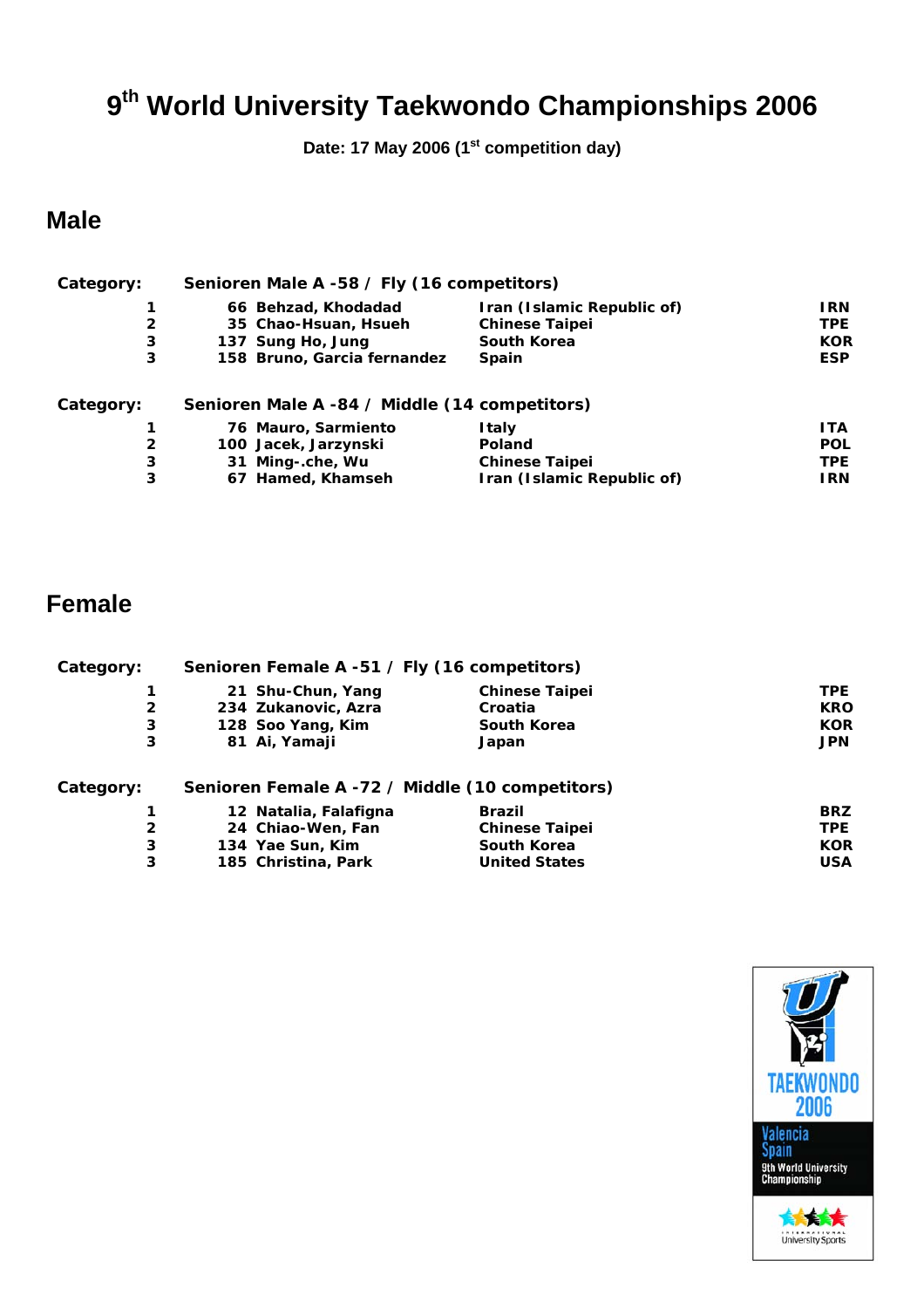**Date: 18 May 2006 (2nd competition day)** 

### **Male**

| Category:      | Senioren Male A -67 / Feather (16 competitors) |                            |            |
|----------------|------------------------------------------------|----------------------------|------------|
| 1              | 68 Alireza, Nasr azani                         | Iran (Islamic Republic of) | I RN       |
| $\overline{2}$ | 135 In Kyu, Lee                                | South Korea                | <b>KOR</b> |
| 3              | 228 Kose, Umit                                 | <b>TURKEY</b>              | <b>TUR</b> |
| 3              | 114 Ibragim, Mekhtiev                          | <b>Russian Federation</b>  | <b>RUS</b> |
| Category:      | Senioren Male A -72 / Light (17 competitors)   |                            |            |
|                | 140 Jin Hyoung, Kim                            | South Korea                | <b>KOR</b> |
| $\mathbf{2}$   | 65 Hamid, Sarabadani                           | Iran (Islamic Republic of) | I RN       |
| 3              | 125 Bojan, Bijelic                             | Serbia & Montenegro        | <b>SCG</b> |
| 3              | 154 Cesar, Mari puerta                         | <b>Spain</b>               | <b>ESP</b> |

| Category:    | Senioren Female A -59 / Feather (13 competitors) |                           |            |
|--------------|--------------------------------------------------|---------------------------|------------|
|              | 133 Su Jeong, Lim                                | <b>South Korea</b>        | <b>KOR</b> |
| $\mathbf{2}$ | 220 Akbas, Esra                                  | <b>TURKEY</b>             | TUR        |
| 3            | 106 Gulnafis,<br>Aytmukhambetova                 | <b>Russian Federation</b> | <b>RUS</b> |
| 3            | 22 Pei-Hua, Tseng                                | <b>Chinese Taipei</b>     | TPE.       |
| Category:    | Senioren Female A -63 / Light (11 competitors)   |                           |            |
|              | 130 Hye Mi, Park                                 | South Korea               | <b>KOR</b> |
| $\mathbf{2}$ | 201 Na, Wu                                       | China Popular Rep.        | <b>CHN</b> |
| 3            | 223 Tokac, Sevcan                                | <b>TURKEY</b>             | <b>TUR</b> |
| 3            | 147 Erika, Castañeda padil                       | <b>Spain</b>              | <b>ESP</b> |

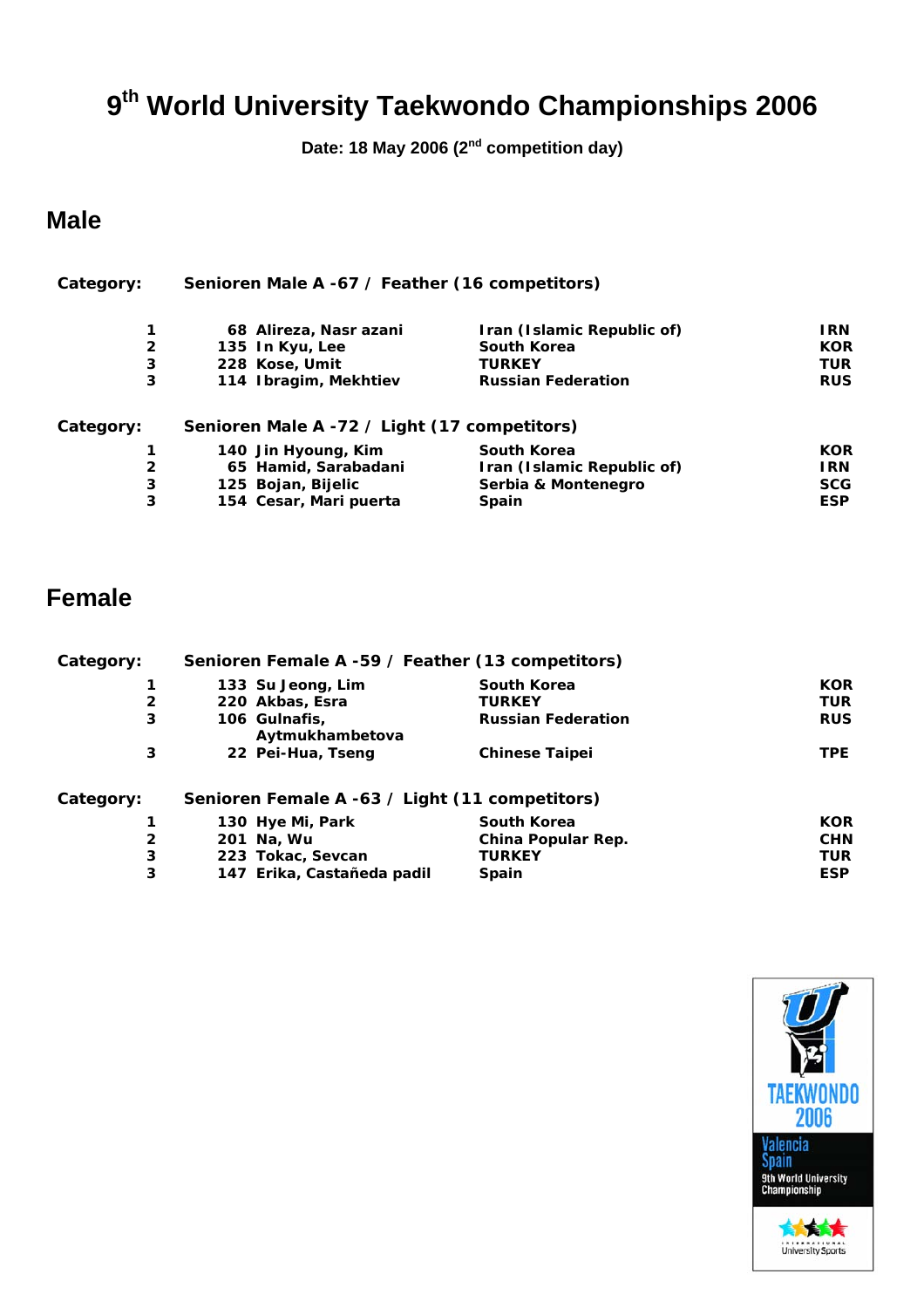**Date: 19 May 2006 (3rd competition day)** 

### **Male**

| Category:      | Seniors Male A -62 / Bantam (17 competitors) |                            |            |
|----------------|----------------------------------------------|----------------------------|------------|
|                | 163 Nacha, Punthong                          | <b>Thailand</b>            | THA        |
| $\overline{2}$ | 214 Bagheri Motamed,<br>Mohammad             | Iran (Islamic Republic of) | <b>IRN</b> |
| 3              | 138 Ju Young, Kim                            | South Korea                | <b>KOR</b> |
| 3              | 174 Sergiy, Akulov                           | Ukraine                    | <b>UKR</b> |
| Category:      | Seniors Male A -78 / Welter (16 competitors) |                            |            |
|                | 211 Bibakasl, Mehdi                          | Iran (Islamic Republic of) | I RN       |
| $\mathbf{2}$   | 187 Jason, Neville                           | <b>United States</b>       | <b>USA</b> |
| 3              | 232 Rosalio, Carlos                          | <b>Brazil</b>              | <b>BRZ</b> |
| 3              | 142 Chang Bin, Kim                           | <b>South Korea</b>         | <b>KOR</b> |

| Category:      | Seniors Female A -55 / Bantam (11 competitors) |                       |            |
|----------------|------------------------------------------------|-----------------------|------------|
|                | 129 Jin Hee, Jung                              | <b>South Korea</b>    | <b>KOR</b> |
| $\overline{2}$ | 19 Debora, Fernandes da silva Brazil<br>nunes  |                       | <b>BRZ</b> |
| 3              | 144 Laida, Garcia allende                      | <b>Spain</b>          | <b>ESP</b> |
| 3              | 58 Euda María, Carias morales Guatemala        |                       | <b>GTM</b> |
| Category:      | Seniors Female A -67 / Welter (11 competitors) |                       |            |
|                | 96 Nina, Solheim                               | <b>Norway</b>         | <b>NOR</b> |
| $\overline{2}$ | 132 Yun Kyeong, Kim                            | <b>South Korea</b>    | <b>KOR</b> |
| 3              | 148 Leyre, Matute Gómez                        | <b>Spain</b>          | <b>ESP</b> |
| 3              | 27 An-Ni, Lin                                  | <b>Chinese Taipei</b> | <b>TPE</b> |